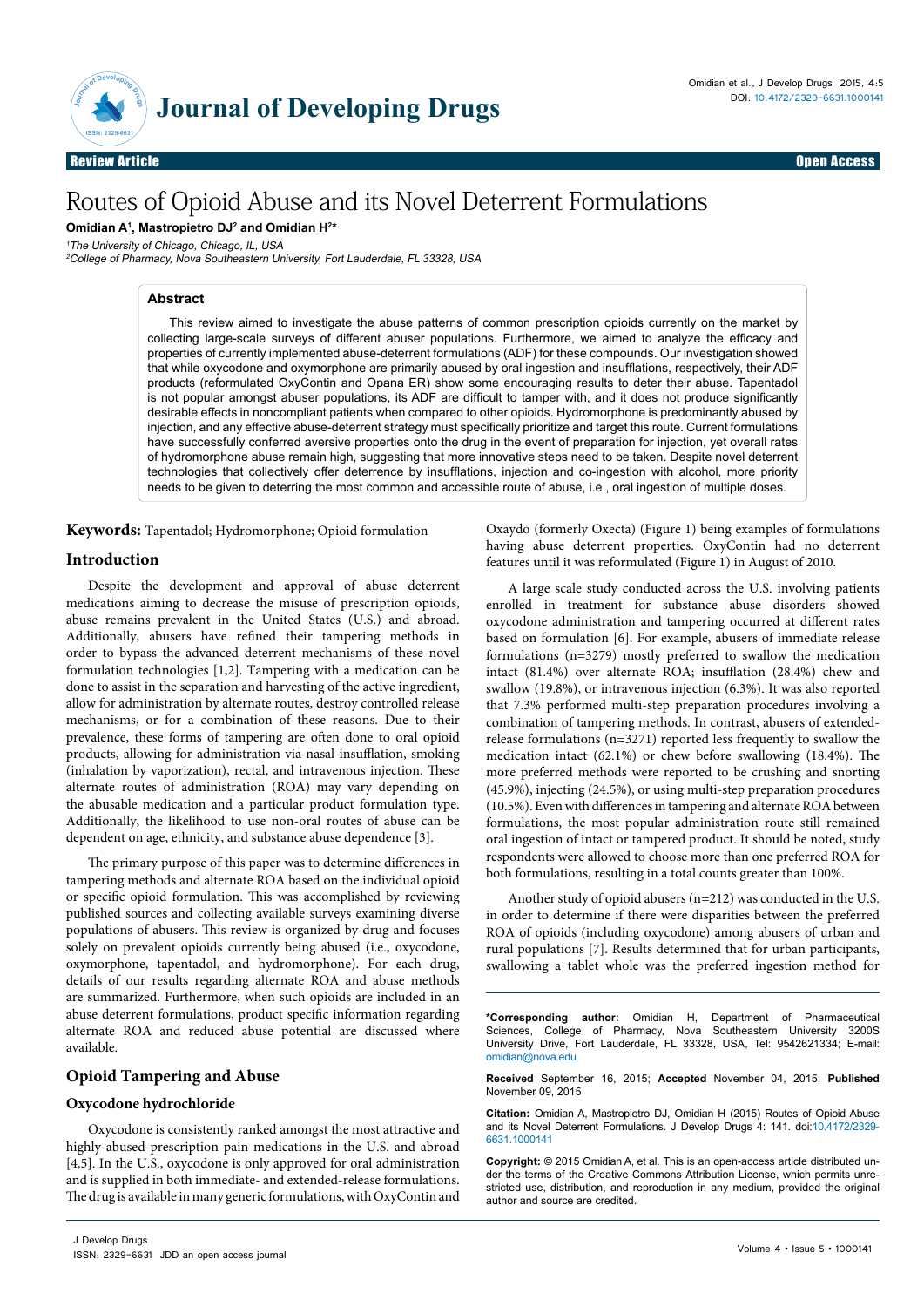



all opioids studied. In contrast, rural participants were much more likely to use a variety of alternate ROA depending on the drug being abused. Specifically, rural participants were more inclined to inject hydromorphone and morphine, and were also more inclined to snort oxycodone, methadone, and hydrocodone.

This preference for snorting oxycodone formulations could also be seen in other sample populations. In a study of adolescents ranging from 16-19 years of age, individuals including both males (n=16) and females (n=8) indicated that their preferred ROA across all oxycodone formulations was insufflation, with 83% of surveyed abusers prefer this method for immediate release tablets and 69% prefer this method for the extended release (ER) formulations [8]. Around half of those surveyed preferred to ingest the drug orally and fully intact, 25% of those who reported ingesting whole tablets preferred to use singleentity (SE) oxycodone, and 38% preferred extended-release (ER) formulations. Only 13% of those who preferred to orally ingest ER oxycodone and 17% of those who preferred SE preferred to chew the pill first before swallowing. About 13% of ER users and 0% of SE users indicated that they preferred ingestion via smoking, while injection and snorting were largely unreported amongst the survey sample. This study suggests that adolescents, amongst other high abuse profile populations, have a relatively higher attraction for snorting oxycodone when compared to the general population of abusers. This may be due to a perceived and circulated notion of higher efficacy. However, other studies suggest that injection of oxycodone is higher in young males due to their tendency to be more risk-tolerant and more willing to utilize aggressive forms of administration than other demographics [9].

Abuse of specific medication formulations, particularly reformulated OxyContin (Figure 1), has also been investigated. One such study interviewed 189 prescription opioid abusers from December of 2010 through September of 2011 [10]. In this sample, the abuse potential and preferred ROA of reformulated extended-release oxycodone (i.e., OxyContin) were compared to an immediate-release (IR) non-abuse deterrent formulation. In general, the prevalence and frequency of abuse for the ER formulation was low compared to that

of the IR. Among those surveyed, 96% reported being able to abuse the IR formulation by at least one alternate ROA on an average of 19.5 days per month. The most preferred administration routes (more than one could be chosen) were insufflation (70%), and injection (51%). When compared to the IR product, the abuse deterrent ER product showed markedly lower reported abuse rates. Only 33% of respondents reported being able to abuse the ER formulation through any ROA at an average frequency of 1.9 days per month. Nasal insufflation was reported in only 5% of responders followed by injection at 0.5%.

A larger study on the abuse deterrence of reformulated OxyContin was conducted in over 357 treatment centers across the U.S. who provided care for 140,496 patients undergoing substance abuse therapy for opioid dependence [11]. The study determined prevalence of oxycodone abuse before and after the introduction of the abusedeterrent ER reformulation. Patients were surveyed on their preferred ROA for each formulation, as well as their prevalence of abuse in the past 30 days both before and after the introduction of the reformulated product. There was a significant, 41% general reduction in observed abuse potential for the reformulated product compared to the original. Abuse via swallowing the tablet whole was 17% lower and non-oral routes were 66% lower for the reformulated product. These observations were promising as a testament to the potential efficacy of tamper resistant formulations for opioids, and encouraged continued research and innovation in the matter. However, these results could also suggest that abusers are simply willing to switch to other opioids for abuse if they are not achieving desired results with a given formulation. To study this effect, 19 healthy male drug abusers were exposed to both an IR and the reformulated oxycodone [12] product. The respondents were asked to determine whether or not they liked the drug and whether or not a given formulation got them "high". It was determined that intact, orally ingested reformulated oxycodone was less desirable, and gave a less euphoric "high." Some participants responded that they needed to take double the dose of reformulated oxycodone to produce comparable effects to the IR formulation.

In a similar study, healthy recreational opioid users were asked to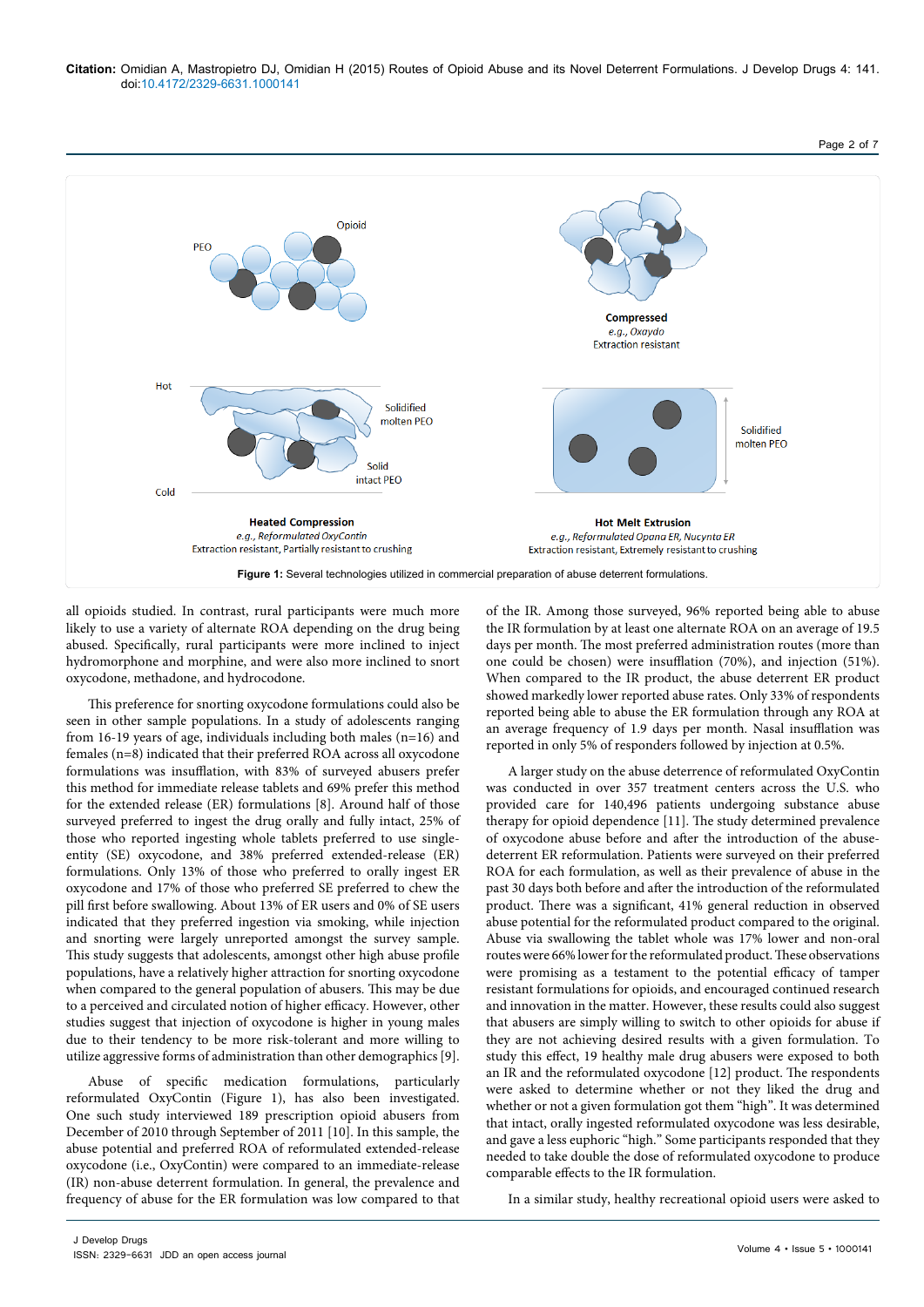use commonly available supplies to prepare samples of both original OxyContin and reformulated OxyContin for abuse [13]. At the conclusion, participants were surveyed regarding the attractiveness of their prepared sample in relation to other opioid products. In every case, original OxyContin produced the most attractive results for abusers amongst all opioids. In contrast, reformulated OxyContin was evaluated as the least desirable and least susceptible to tampering.

Studies outside the U.S. also give reports of decreased abuse potential of reformulated OxyContin. For example, one study involved 522 Australian subjects who routinely tampered with prescription opioids [14]. These participants were surveyed regarding their preferred method of ingesting the reformulated tamper-resistant version of oxycodone introduced into the Australian market. The results of the study showed that 81% of subjects claimed to have previously tampered with the original formulation and 29% continued to abuse the tamperresistant oxycodone after its introduction into the market. The most popular ROA reported following the introduction of the reformulated product were swallowing a whole tablet (15%), isolated instances of successful injection (6%), chewing (2%), dissolving in a solution and drinking (1%), and smoking (<1%). In every case, reformulated oxycodone was more difficult to abuse than the original formulation, with only 19% of respondents having reported successful tampering.

Studies comparing other oxycodone formulations utilizing different technologies for abuse deterrent can also be found. One example is a randomized, open-label study involving reformulated OxyContin, an IR product, and another ER oxycodone formulations having abuse deterrent properties [15]. It was shown that the crushed reformulated OxyContin displayed a pharmacokinetic profile similar to IR oxycodone formulations, whereas the other deterrent product (DETERx formulation) retained its extended-release profile even after tampering via crushing. ER formulations resistant to rapidly releasing their drug load (i.e., dose dumping) may also provide safety to nonabusers who may crush their tablets for ease of administration without full knowledge of the pharmacokinetic consequences.

Studies evaluating abuse deterrence to specific ROA have also been conducted, specifically in the case of intranasal administration. A randomized, single-blind, single-dose, triple-period crossover study of 83 healthy adults ranging from 18-55 years evaluated the tolerability and pharmacokinetics of nasally insufflated original OxyContin versus the reformulated product [16]. The new formulation was generally less attractive than the original oxycodone product and generated lower  $\text{C}_{\text{max}}$  and higher  $\text{T}_{\text{max}}$  values. Furthermore, the reformulated product had an 80% lower calculated Abuse Quotient  $(C_{\text{max}}/T_{\text{max}})$  than finely crushed original OxyContin tablets, as well as producing a much higher degree of discomfort upon insufflation.

The above finding suggests that the reformulated OxyContin is capable of achieving its intended purpose of curtailing abuse and can create a sharp initial drop in abuse rates amongst participants [17]. However, because the effectiveness of deterrent technologies is imperfect, a residual level of abuse still persists and abusers may preferentially choose formulations without abuse deterrent features. In a survey study of 88 opioid abusers familiar with tampering the reformulated OxyContin, 34% were able to bypass the abuse deterrent features and prepare a solution for snorting or injection. Furthermore, some abusers may migrate to non-prescription and illegal opioids such as heroin [14].

*1 In the end, we see that oxycodone is a highly desirable medication for abuse. Our literature investigation showed that a wide range of population's abuse this drug and its patterns of abuse vary depending on factors such as age, demographics, and setting. Literature studies found on oxycodone abuse were more abundant*  *than any other opioid studied in this review. This further highlights its popularity and need for resources to be invested in enhancing abuse-deterrent properties of formulations containing oxycodone. Currently implemented ADFs containing these drugs, such as reformulated OxyContin ER, have been shown to overall reduce its abuse profile in the current market. However, these formulations fail to sufficiently deter abuse via simple oral ingestion for over-administration; the most popular* 

*ROA across the majority of studied abuser populations.*

#### **Oxymorphone hydrochloride**

Oxymorphone is a semi-synthetic opioid analgesic that was first introduced to the U.S. in 1959, and is now one of the most popular drugs for abuse. In a study sample of over 12,000 opioid abuse forum posts occurring online, oxymorphone was ranked as the most highly endorsed pain medication for abuse [5]. Oxymorphone is available orally in both an immediate release and ER products. The ER formulation (i.e., Opana ER) is now manufactured to have deterrent properties (Figure 1), predominantly crush resistance. This may be beneficial as its abuse by nasal insufflation has been reported to be the most popular alternate ROA based on a study of patients being treated for abuse disorders across 464 facilities in the U.S. [6]. Other, less preferred routes included swallowing intact tablets (47%), injecting (20%), chewing (13%), and via multi-step tampering methods (13%). Again, participants were allowed to choose more than one preferred ROA, resulting in a responder count greater than 100%. Of these routes, parenteral administration could be the riskiest in that there have been numerous reports of induced thrombotic microangiopathy and acute kidney injury resulting from injection of Opana ER [18].

When compared to oxycodone, oxymorphone has similar abuse potential when given at higher doses. In a double-blind, placebocontrolled inpatient study, healthy opioid users were given IR formulations of both oxymorphone and oxycodone in order to compare their abuse liability to one another across numerous parameters. Results showed that at lower doses, oxymorphone was generally less potent than oxycodone across several pharmacodynamics measures, and produced less adverse effects. However, when dosage amounts were increased to around 40 mg, the abuse liability of the two drugs were largely similar [19].

*2 Current abuse deterrent formulations of oxymorphone (i.e., Opana ER) appear to target crush resistance and help deter nasal insufflation, the drug's most popular reported alternate ROA. However, more attention still needs to be focused on deterring the drug's abuse by ingestion and over-administration as these methods still remain most popular amongst abusers. Furthermore, deterring abuse by intravenous injection should also be of high priority since this form of abuse has been shown to induce potentially fatal adverse effects.*

#### **Tapentadol**

Tapentadol is a synthetically-derived opioid analgesic which is currently distributed in the U.S. by Depomed Inc. An immediate release formulation was first introduced in 2008, followed by an ER formulation almost 3 years later. Each product is branded under the trade name Nucynta and Nucynta ER (Figure 1). The frequency of reported abuse of tapentadol is significantly less than most other opioid formulations, with the exception of hydromorphone when adjusted for prescription volume [20]. Additionally, internet discussions amongst regular opioid users from numerous online forums showed that the proportion of posts dedicated to tapentadol endorsement and abuse were significantly lower than all other comparator products [21]. Furthermore, abusers who initiate opioid abuse with tapentadol were shown to be less likely to develop advancing dependent behaviors, such as collecting overlapping prescriptions from more than one prescriber in different pharmacies (i.e., doctor shopping) [22].

Our inquiry into published reports showing methods and routes of abuse for tapentadol revealed such results were sparse. However,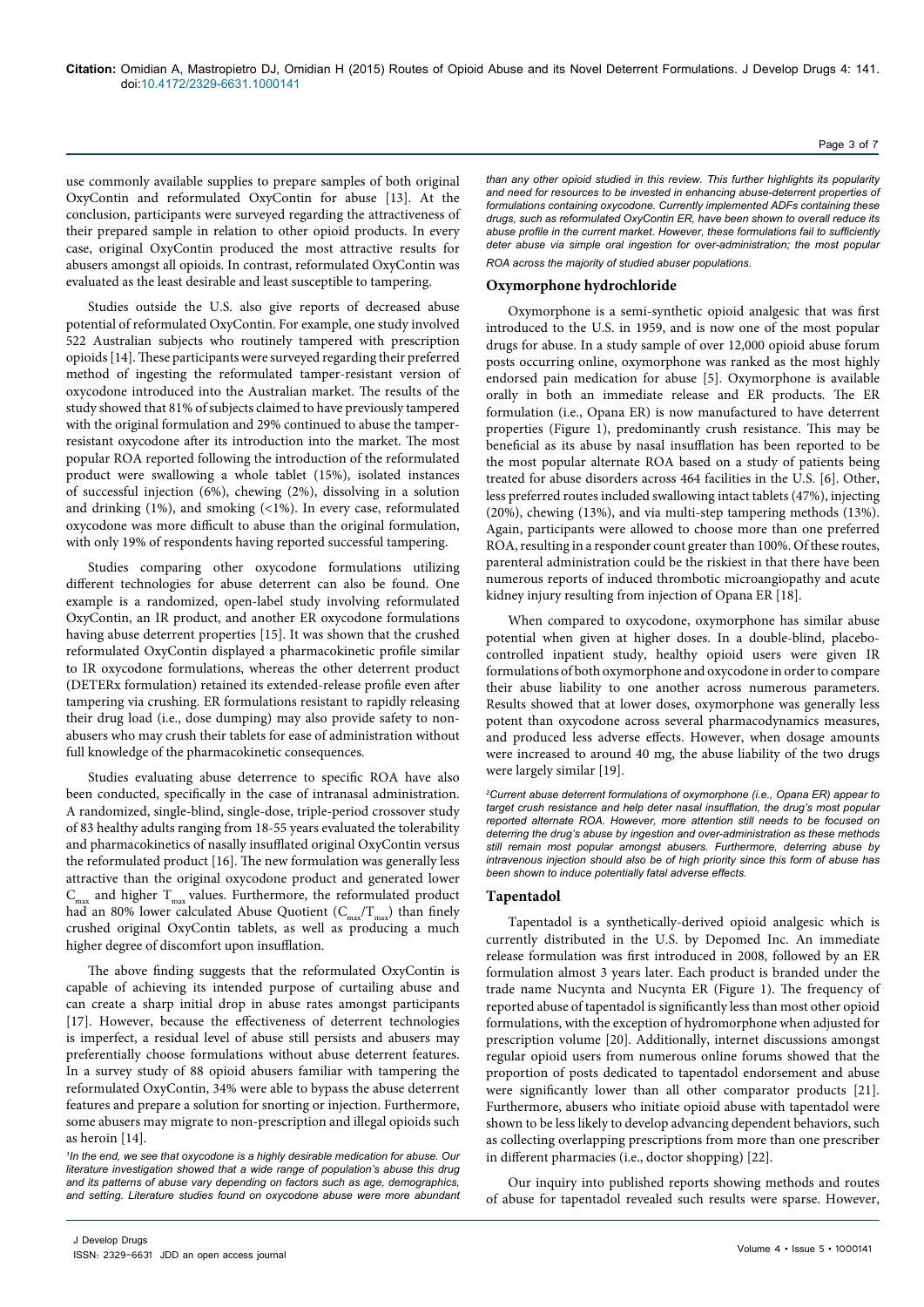one large study surveying college students showed that of the 1626 respondents reporting nonmedical usage of prescription opioids, 101 reported abusing tapentadol IR [23]. Of this sample, the most popular ROA were swallowing intact (49.5%), chewing (41.6%), and nasal insufflation (20.8%). This study concluded that the abuse rates of tapentadol IR were already low upon the introduction of the medication, and has only decreased over time. Furthermore, the extended release formulation of tapentadol was shown to be resistant to physical manipulation, pulverization, and required extensive effort to release even 50% of its active ingredient by mechanical stress [24]. This coincides with a study where current opioid abusers were asked to tamper with an original OxyContin and an ER tapentadol tablets for up to one hour [25]. Participants were told they could use any methods they deemed necessary in order to prepare the product for either snorting or injection. Very few participants were willing to snort or inject the preparation they recovered from the tapentadol tablets. Furthermore, the actual amount of active ingredient that could be recovered was significantly lower as well.

*3 Overall, current abuse-deterrent formulations for tapentadol appear to be effective in decreasing the attractiveness of the drug for abusers. The drug has not been reported to be very popular amongst abuser populations, and its ADF is difficult to tamper and does not produce significantly desirable effects in noncompliant patients when compared to other opioids.*

#### **Hydromorphone hydrochloride**

Hydromorphone is a highly potent opioid agonist of the phenanthrene class. Due to its low oral, rectal, and intranasal bioavailability yet relatively high solubility in aqueous solutions [26], hydromorphone is commonly given parenterally in the clinical setting. One oral formulation of ER hydromorphone (Exalgo) uses an osmotic delivery system to precisely control the rate at which active ingredient is released from the tablet. This type of formulation also provides crush resistance and can induce aversive responses upon tampering [27- 29]. Nonetheless, hydromorphone remains a very highly abused and popular opioid [5].

In a large scale study of patients who were entering treatment for opioid abuse disorders across the U.S., the most popular method of administration across all hydromorphone formulations was injection (57.6%). Additionally, swallowing intact tablets (33.2%), snorting (24.4%), chewing (7.8%), and administration via individually formulated, multi-step ROAs (8.3%) were reported [3]. Regarding hydromorphone abuse, no additional information was found in the literature, with the exception of those no longer considered relevant to current abuse trends (i.e., before 2009).

*4 Since the overwhelmingly predominant ROA for hydromorphone abuse was intravenous injection, any effective abuse-deterrent formulation strategy must specifically prioritize and target this route. It appears the current oral formulation of hydromorphone has conferred little aversive-type properties onto the drug, particularly during the preparation for injection as overall rates of abuse remain high. This suggests that more innovative steps need to be taken to decrease the ease of its abuse by alternate ROA.*

#### **Current abuse deterrent formulations**

Research into abuse deterrent formulations (ADF) is continuing to grow, and is largely focused on preventing common tampering methods to oral formulations in preparing them for alternate ROA [1,30-32]. For example, nasal insufflation and injection are popular alternate ROA for tablet formulations. For both these routes, the product is first crushed to a fine powder. For snorting, crushing allows reduction in particle size to produce particles small enough to be aerosolized and comfortably insufflated into the nasal cavity. Furthermore, a crushed

tablet formulation will have greater total surface area and be more conducive to faster absorption in the nose. Additionally, the crushed powder will likely display more rapid dissolution in liquids intended for extraction and injection purposes. As such, formulations of many currently available products offer some type of crush resistance/crush deterrence into their design by enhancing mechanical strength and resist physical manipulations such as chewing, cutting, and grinding.

Likewise, another formulation approach may be to develop a product that does not lend itself to being reduced to fine particles, such as a semisolid product inside a capsule. This approach was used in the formulation of an extended release oxycodone product (Remoxy) which delivers the drug from a dissolution-resistant matrix. Although this product is still seeking regulatory approval in the U.S., preliminary studies showed that when compared to IR oxycodone and controlledrelease oxycodone, Remoxy was consistently evaluated amongst abusers and their counselors as a less attractive product for abuse [33]. Furthermore, the formulation was still able to provide significant pain management without being susceptible to alcohol "dose-dumping" (no significant deviations of  $C_{\text{max}}$  in the presence of alcohol) [34]. The drug has finished Phase III studies, however the new drug application has yet to be approved by the Food and Drug Administration [34].

Approaches using more traditional dosage forms such as tablets appear to have gained more popularity. For example, reformulated OxyContin (Figure 1) is produced as a solid polymer tablet matrix which provides physical resistance to crushing and chewing, and deters injection by turning into a viscous gel upon contact with water [35,36]. The new formulation resists tampering to a larger extent while also inducing a significantly higher degree of aversive effects when ingested via unintended methods such as chewing or snorting [14,16,37]. Furthermore, when this formulation was successfully crushed and snorted, studies showed that it yielded markedly lower  $\text{C}_{\text{max}}$  and increased  $\text{T}_{\text{max}}$  as well as decreased drug-liking and intranasal tolerability compared to the crushed original formulation [38]. It also appeared to gain greater attention in online drug forum posts after its introduction to the market [39].

Many ADFs gain resistance to crushing and form viscous gels in aqueous solutions by incorporating high amounts of polyethylene oxide (PEO) in their formulations. For example, ER oxymorphone is currently distributed in such a formulation under the brand name Opana ER (Figure 1). The PEO matrix is specifically designed and proven to be largely crush resistant in response to forces that the human body is not capable of producing via biting or chewing [40]. This formulation has also been shown to be less attractive to abusers when compared to tablets of controlled-release oxycodone [41].

A promising field of abuse deterrent technologies involves the inclusion of opioid antagonists into the formulation (Figure 2). When antagonists have good oral bioavailability, they have to be sequestered to prevent legitimate users from being exposed to the antagonist after oral ingestion. This exposure can result in aversive effects such as quick-onset of withdrawal symptoms in the user. An example of an antagonist with low oral bioavailability used in ADFs is naloxone, which is a pure opioid antagonist given parenterally to counter the effects of opioid overdose. However, it has also shown potential for deterring and diminishing the rewarding effects of opioid abuse. In a study of recreational opioid abusers who had previously tampered with ADFs, subjects were asked to rate the appeal of an intravenous dose of both untreated oxycodone solution and an oxycodone/naloxone formulation [42]. The results showed that there was a marked decrease in drug appeal and rewarding effects of the naloxone containing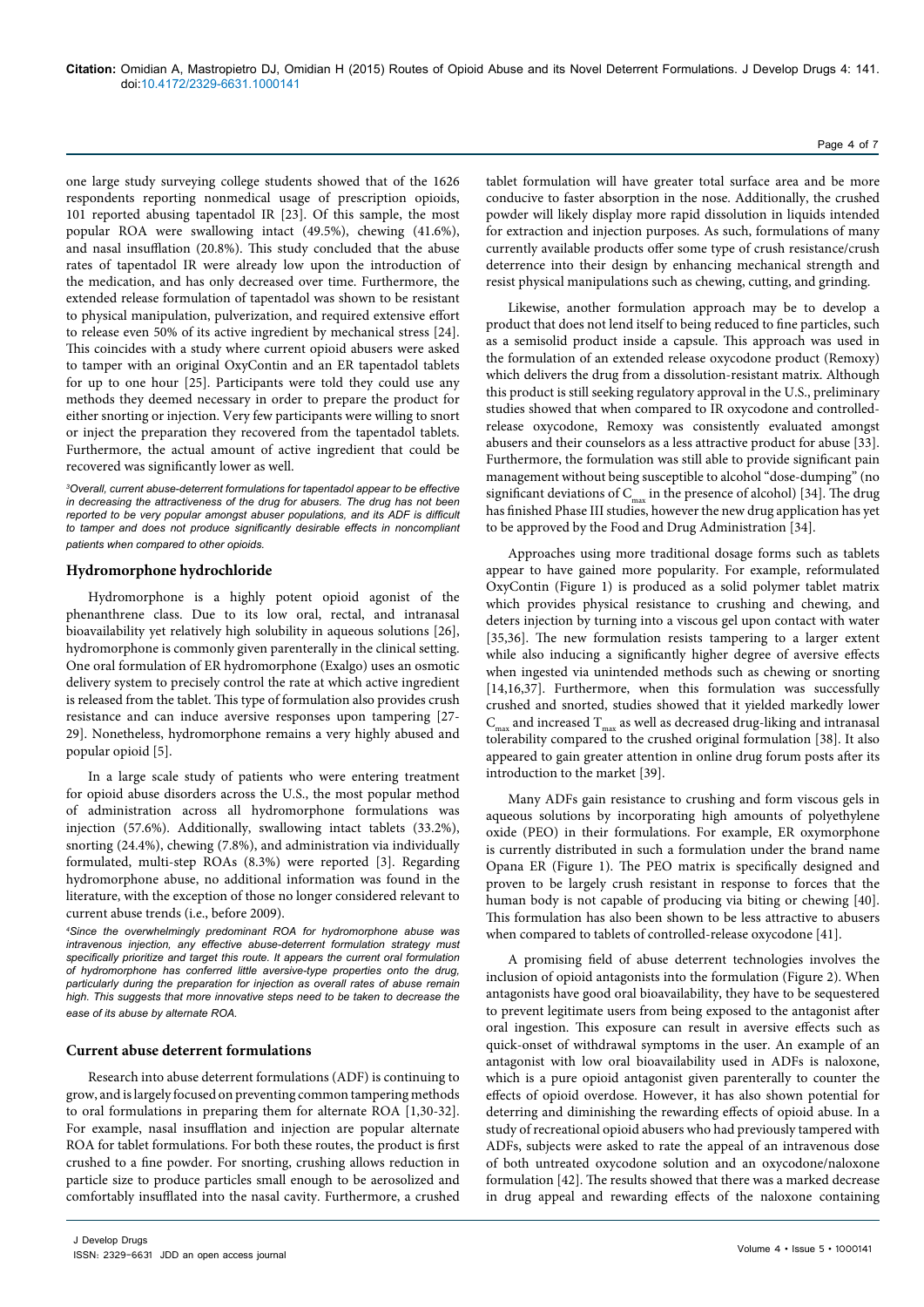#### Page 5 of 7

solution compared to the untreated solution. However, oxycodone/ naloxone solutions have been reported to induce acute withdrawal syndrome amongst certain groups when taken orally [37,43].

Orally active opioid antagonists, such as naltrexone, can be used in ADFs to address abuse by oral ingestion [44]. For instance, when naltrexone hydrochloride was coated and sequestered in a morphine sulfate ER product, sufficient pain management was achieved when swallowed, yet produced adverse physiological responses such as nausea and vomiting when physically tampered before ingestion [37,45].

Seeing that oral administration is the predominant method of ingestion amongst opioid abusers [46], this appears to be the most relevant new frontier for novel ADFs. No approved opioid product has yet to claim effective deterrence against multiple administrations

(overdose), though attempts to produce such a product have been undertaken (Figure 3). One example of such an attempt was to use low dose niacin in a short-acting oxycodone formulation. Niacin was used as an aversive agent designed to deter against multiple ingestion by inducing symptoms such as itching, sweating, dizziness, nausea, or flushing sensation when high doses are taken. A survey of 40 recreational drug users who self-administered both oxycodone and oxycodone with niacin reported that the niacin product was up to 30% less desirable than the IR formulation [34]. Other studies showed that the implementation of niacin as an aversive agent induced responses such as dizziness or nausea when tablets were ingested after crushing and chewing, or when fully intact tablets were taken in large amounts [35]. It is important to note that in a separate study, this formulation also produced side effects in compliant patients similar to the aversive effects intended at higher doses [47]. This raises an important concern



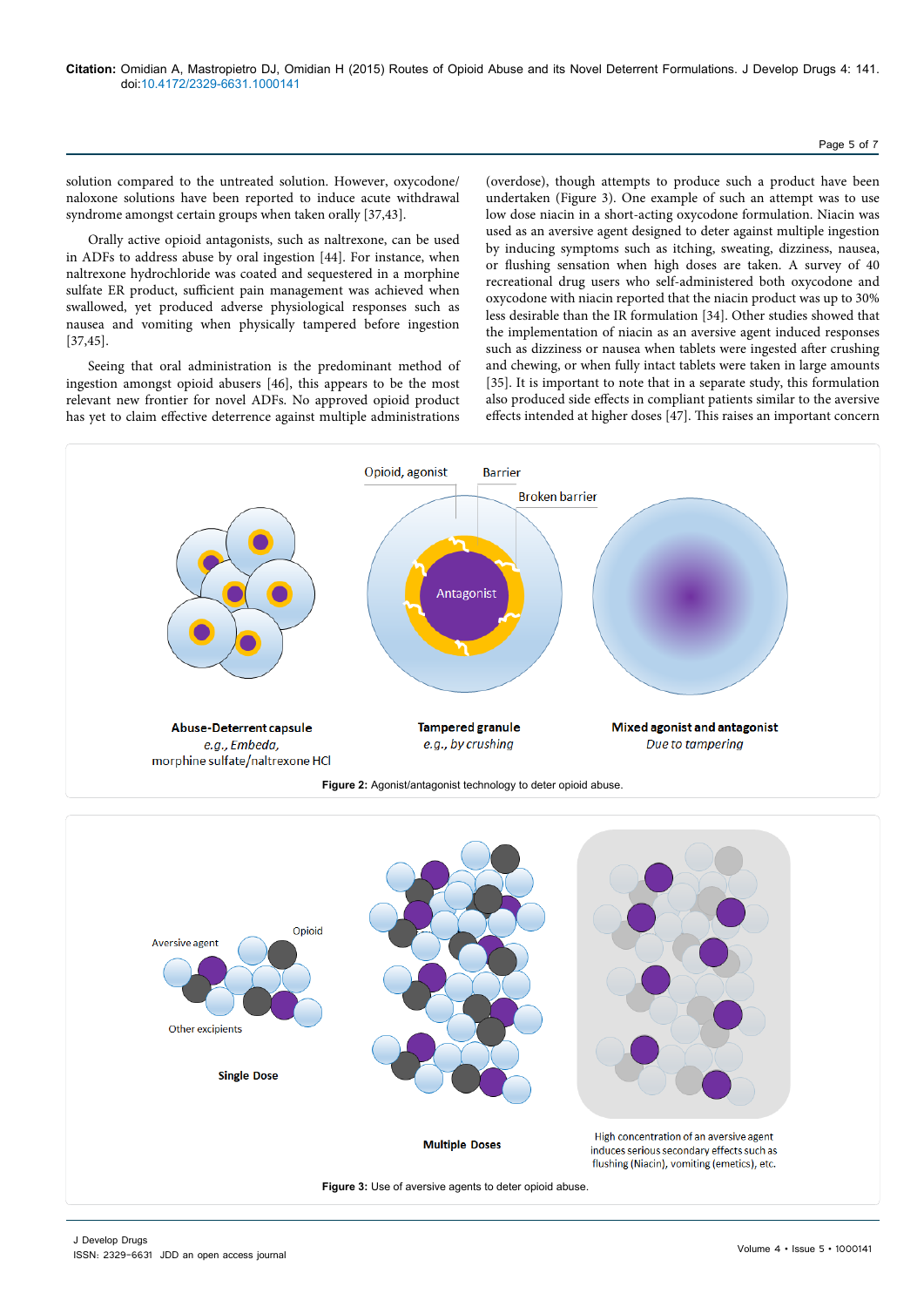in that aversive agents used to deter abuse via over-administration may also produce undesirable effects in legitimate, compliant patients requiring relatively high doses of pain medication [35].

#### **Closing Remarks**

Many abuse-deterrent technologies have been shown to be effective in terms of deterring abuse via alternative ROA, including intravenous injection and nasal insufflation. However, more attention needs to be given to deterring the most prevalent form and route of abuse; i.e., over-ingesting intact tablets by oral ingestion. In the future, other less common forms of abuse, such as smoking or "parachuting", or never imagined ROA and tampering methods may rise in precedence and lead the science of abuse deterrence towards a different direction. For now, ADFs addressing crush resistance, injection, and snorting need to show a larger impact on reducing abuse to become more relevant from the perspective of clinicians, third party payers, regulatory agencies, and pharmaceutical manufacturers as a whole.

#### **References**

- 1. [Mastropietro DJ, Omidian H \(2013\) Current approaches in tamper-resistant](http://www.ncbi.nlm.nih.gov/pubmed/22537282) [and abuse-deterrent formulations. Drug Dev Ind Pharm 39: 611-624.](http://www.ncbi.nlm.nih.gov/pubmed/22537282)
- 2. [Omidian A, DJ Mastropietro, Omidian H \(2014\) Reported Methods of Abuse for](http://www.omicsgroup.org/journals/reported-methods-of-abuse-for-common-prescription-analgesic-opioids-2329-6631.1000120.php?aid=32847) [Common Analgesic Opioids. Journal of Developing Drugs 3: 120.](http://www.omicsgroup.org/journals/reported-methods-of-abuse-for-common-prescription-analgesic-opioids-2329-6631.1000120.php?aid=32847)
- 3. [Surratt H, Kurtz SP, Cicero TJ \(2011\) Alternate routes of administration and risk](http://www.ncbi.nlm.nih.gov/pubmed/22026525) [for HIV among prescription opioid abusers. J Addict Dis 30: 334-341.](http://www.ncbi.nlm.nih.gov/pubmed/22026525)
- 4. [Krüger R, Meißner W, Zimmer A \(2014\) \[Misuse of opioid analgesics. An](http://www.ncbi.nlm.nih.gov/pubmed/25106826) [internet analysis\]. Schmerz 28: 473-482.](http://www.ncbi.nlm.nih.gov/pubmed/25106826)
- 5. [McNaughton EC, Black RA, Zulueta MG, Budman SH, Butler SF \(2012\)](http://www.ncbi.nlm.nih.gov/pubmed/22777908) [Measuring online endorsement of prescription opioids abuse: an integrative](http://www.ncbi.nlm.nih.gov/pubmed/22777908) [methodology. Pharmacoepidemiol Drug Saf 21: 1081-1092.](http://www.ncbi.nlm.nih.gov/pubmed/22777908)
- 6. [Butler SF, Black RA, Cassidy TA, Dailey TM, Budman SH \(2011\) Abuse risks](http://www.ncbi.nlm.nih.gov/pubmed/22011626) [and routes of administration of different prescription opioid compounds and](http://www.ncbi.nlm.nih.gov/pubmed/22011626) [formulations. Harm Reduct J 8: 29.](http://www.ncbi.nlm.nih.gov/pubmed/22011626)
- 7. [Young AM, Havens JR, Leukefeld CG \(2010\) Route of administration for illicit](http://www.ncbi.nlm.nih.gov/pubmed/20950455) [prescription opioids: a comparison of rural and urban drug users. Harm Reduct](http://www.ncbi.nlm.nih.gov/pubmed/20950455) [J 7: 24.](http://www.ncbi.nlm.nih.gov/pubmed/20950455)
- 8. [Osgood ED, Eaton TA, Trudeau JJ, Katz NP \(2012\) A brief survey to characterize](http://www.ncbi.nlm.nih.gov/pubmed/22220502) [oxycodone abuse patterns in adolescents enrolled in two substance abuse](http://www.ncbi.nlm.nih.gov/pubmed/22220502) [recovery high schools. Am J Drug Alcohol Abuse 38: 166-170.](http://www.ncbi.nlm.nih.gov/pubmed/22220502)
- 9. [Cicero TJ, Ellis MS, Surratt HL, Kurtz SP \(2013\) Factors influencing the](http://www.ncbi.nlm.nih.gov/pubmed/24287106) [selection of hydrocodone and oxycodone as primary opioids in substance](http://www.ncbi.nlm.nih.gov/pubmed/24287106) [abusers seeking treatment in the United States. Pain 154: 2639-2648.](http://www.ncbi.nlm.nih.gov/pubmed/24287106)
- 10. [Havens JR, Leukefeld CG, DeVeaugh-Geiss AM, Coplan P, Chilcoat HD](http://www.ncbi.nlm.nih.gov/pubmed/24721614) [\(2014\) The impact of a reformulation of extended-release oxycodone designed](http://www.ncbi.nlm.nih.gov/pubmed/24721614) [to deter abuse in a sample of prescription opioid abusers. Drug Alcohol Depend](http://www.ncbi.nlm.nih.gov/pubmed/24721614) [139: 9-17.](http://www.ncbi.nlm.nih.gov/pubmed/24721614)
- 11. [Butler SF, Cassidy DA, Chilcoat H, Black RA, Landau C, et al. \(2013\) Abuse](http://www.ncbi.nlm.nih.gov/pubmed/23127293) [rates and routes of administration of reformulated extended-release oxycodone:](http://www.ncbi.nlm.nih.gov/pubmed/23127293) [initial findings from a sentinel surveillance sample of individuals assessed for](http://www.ncbi.nlm.nih.gov/pubmed/23127293) [substance abuse treatment. J Pain 14: 351-358.](http://www.ncbi.nlm.nih.gov/pubmed/23127293)
- 12. [Webster LR, Bath B, Medve RA, Marmon T, Stoddard GJ \(2012\) Randomized,](http://www.ncbi.nlm.nih.gov/pubmed/22568663) [double-blind, placebo-controlled study of the abuse potential of different](http://www.ncbi.nlm.nih.gov/pubmed/22568663) [formulations of oral oxycodone. Pain Med 13: 790-801.](http://www.ncbi.nlm.nih.gov/pubmed/22568663)
- 13. [Sellers EM, Perrino PJ, Colucci SV, Harris SC \(2013\) Attractiveness of](http://www.ncbi.nlm.nih.gov/pubmed/23784739) [reformulated OxyContin\(R\) tablets: assessing comparative preferences and](http://www.ncbi.nlm.nih.gov/pubmed/23784739) [tampering potential. J Psychopharmacol 27: 808-816.](http://www.ncbi.nlm.nih.gov/pubmed/23784739)
- 14. [Peacock A, Degenhardt L, Hordern A, Larance B, Cama E, et al. \(2015\)](http://www.ncbi.nlm.nih.gov/pubmed/26123898) [Methods and predictors of tampering with a tamper-resistant controlled-release](http://www.ncbi.nlm.nih.gov/pubmed/26123898) [oxycodone formulation. Int J Drug Policy.](http://www.ncbi.nlm.nih.gov/pubmed/26123898)
- 15. [Gudin J, Levy-Cooperman N, Kopecky EA, Fleming AB \(2015\) Comparing the](http://www.ncbi.nlm.nih.gov/pubmed/26108255) [Effect of Tampering on the Oral Pharmacokinetic Profiles of Two Extended-](http://www.ncbi.nlm.nih.gov/pubmed/26108255)[Release Oxycodone Formulations with Abuse-Deterrent Properties. Pain Med.](http://www.ncbi.nlm.nih.gov/pubmed/26108255)
- 16. [Perrino P, Colucci SV, Apseloff C, Harris HC \(2013\) Pharmacokinetics,](http://www.ncbi.nlm.nih.gov/pubmed/23677743)  [tolerability, and safety of intranasal administration of reformulated OxyContin](http://www.ncbi.nlm.nih.gov/pubmed/23677743)  [\(®\) tablets compared with original OxyContin \(®\) tablets in healthy adults. Clin](http://www.ncbi.nlm.nih.gov/pubmed/23677743)  [Drug Investig 33: 441-449.](http://www.ncbi.nlm.nih.gov/pubmed/23677743)
- 17. [Cicero TJ, Ellis MS \(2015\) Abuse-Deterrent Formulations and the Prescription](http://www.ncbi.nlm.nih.gov/pubmed/25760692)  [Opioid Abuse Epidemic in the United States: Lessons Learned From OxyContin.](http://www.ncbi.nlm.nih.gov/pubmed/25760692)  [JAMA Psychiatry 72: 424-430.](http://www.ncbi.nlm.nih.gov/pubmed/25760692)
- 18. [Ambruzs JM, Serrell PB, Rahim N, Larsen CP \(2014\) Thrombotic](http://www.ncbi.nlm.nih.gov/pubmed/24529995)  microangiopathy and acute kidney injury associated with intravenous abuse [of an oral extended-release formulation of oxymorphone hydrochloride: kidney](http://www.ncbi.nlm.nih.gov/pubmed/24529995)  [biopsy findings and report of 3 cases. Am J Kidney Dis 63: 1022-1026.](http://www.ncbi.nlm.nih.gov/pubmed/24529995)
- 19. [Babalonis S, Lofwall MR, Nuzzo PA, Walsh SL \(2014\) Pharmacodynamic](http://www.ncbi.nlm.nih.gov/pubmed/25130052)  [effects of oral oxymorphone: abuse liability, analgesic profile and direct](http://www.ncbi.nlm.nih.gov/pubmed/25130052)  [physiologic effects in humans. Addict Biol.](http://www.ncbi.nlm.nih.gov/pubmed/25130052)
- 20. [Butler SF, McNaughton EC, Black RA \(2015\) Tapentadol abuse potential: a](http://www.ncbi.nlm.nih.gov/pubmed/25243972)  [post marketing evaluation using a sample of individuals evaluated for substance](http://www.ncbi.nlm.nih.gov/pubmed/25243972)  [abuse treatment. Pain Med 16: 119-130.](http://www.ncbi.nlm.nih.gov/pubmed/25243972)
- 21. [McNaughton EC, Black RA, Weber SE, Butler SF \(2015\) Assessing abuse](http://www.ncbi.nlm.nih.gov/pubmed/25244069)  [potential of new analgesic medications following market release: an evaluation](http://www.ncbi.nlm.nih.gov/pubmed/25244069)  [of Internet discussion of tapentadol abuse. Pain Med 16: 131-140.](http://www.ncbi.nlm.nih.gov/pubmed/25244069)
- 22. [Cepeda MS, Fife D, Kihm MA, Mastrogiovanni G, Yuan Y \(2014\) Comparison](http://www.ncbi.nlm.nih.gov/pubmed/24370606)  [of the risks of shopping behavior and opioid abuse between tapentadol and](http://www.ncbi.nlm.nih.gov/pubmed/24370606)  [oxycodone and association of shopping behavior and opioid abuse. Clin J Pain](http://www.ncbi.nlm.nih.gov/pubmed/24370606)  [30: 1051-1056.](http://www.ncbi.nlm.nih.gov/pubmed/24370606)
- 23. [Dart RC, Bartelson BB, Adams EH \(2014\) Nonmedical use of tapentadol](http://www.ncbi.nlm.nih.gov/pubmed/24042351)  [immediate release by college students. Clin J Pain 30: 685-692.](http://www.ncbi.nlm.nih.gov/pubmed/24042351)
- 24. [Galia E, Williams Y, Van Hove B, Pergolizzi J, Etropoliski M, et al. \(2014\)](http://www.ncbi.nlm.nih.gov/pubmed/24944065)  [Evaluation of the tamper-resistant properties of tapentadol extended-release](http://www.ncbi.nlm.nih.gov/pubmed/24944065)  [tablets: results of in vitro laboratory analyses. J Opioid Manag 10: 149-158.](http://www.ncbi.nlm.nih.gov/pubmed/24944065)
- 25. [Vosburg SK, Jones JD, Manubay JM, Ashworth JB, Shapiro DY, et al. \(2013\)](http://www.ncbi.nlm.nih.gov/pubmed/23316699)  [A comparison among tapentadol tamper-resistant formulations \(TRF\) and](http://www.ncbi.nlm.nih.gov/pubmed/23316699)  [OxyContin® \(non-TRF\) in prescription opioid abusers. Addiction 108: 1095-](http://www.ncbi.nlm.nih.gov/pubmed/23316699) [1106.](http://www.ncbi.nlm.nih.gov/pubmed/23316699)
- 26. Pharma, P. Hydromorphone Hydrochloride MSDS. 2009.
- 27. [Shram MJ, Sathyan G, Khanna S, Tudor IC, Nath R, et al. \(2010\) Evaluation](http://www.ncbi.nlm.nih.gov/pubmed/20075644)  [of the abuse potential of extended release hydromorphone versus immediate](http://www.ncbi.nlm.nih.gov/pubmed/20075644)  [release hydromorphone. J Clin Psychopharmacol 30: 25-33.](http://www.ncbi.nlm.nih.gov/pubmed/20075644)
- 28. [Turgeon J, Gröning R, Sathyan G, Thipphawong J, Richarz U \(2010\) The](http://www.ncbi.nlm.nih.gov/pubmed/19961358)  [pharmacokinetics of a long-acting OROS hydromorphone formulation. Expert](http://www.ncbi.nlm.nih.gov/pubmed/19961358)  [Opin Drug Deliv 7: 137-144.](http://www.ncbi.nlm.nih.gov/pubmed/19961358)
- 29. [Gudin JA \(2013\) Assessment of extended-release opioid analgesics for the](http://www.ncbi.nlm.nih.gov/pubmed/23527669)  [treatment of chronic pain. J Pain Palliat Care Pharmacother 27: 49-61.](http://www.ncbi.nlm.nih.gov/pubmed/23527669)
- 30. [Mastropietro DJ, Omidian H \(2014\) Abuse-Deterrent Formulations \(ADFs\)- Part](http://www.ncbi.nlm.nih.gov/pubmed/25374404)  [1: Development of a Formulation-Based Classification System. Expert Opinion](http://www.ncbi.nlm.nih.gov/pubmed/25374404)  [on Drug Metabolism and Toxicology 11: 193-204.](http://www.ncbi.nlm.nih.gov/pubmed/25374404)
- 31. [Mastropietro DJ, Omidian H \(2015\) Abuse-deterrent formulations: part 2:](http://www.ncbi.nlm.nih.gov/pubmed/25421961)  [commercial products and proprietary technologies. Expert Opin Pharmacother](http://www.ncbi.nlm.nih.gov/pubmed/25421961)  [16: 305-323.](http://www.ncbi.nlm.nih.gov/pubmed/25421961)
- 32. [Omidian H, Mastropietro DJ, Muppalaneni S \(2014\) Deterring Abuse of](https://patentscope.wipo.int/search/en/detail.jsf?docId=WO2015035423&recNum=4&docAn=US2014054863&queryString=cannabis&maxRec=10625)  [Pharmaceutical Products and Alcohol, PCT/2014/US54863, Filed Sept 09,](https://patentscope.wipo.int/search/en/detail.jsf?docId=WO2015035423&recNum=4&docAn=US2014054863&queryString=cannabis&maxRec=10625)  [2014](https://patentscope.wipo.int/search/en/detail.jsf?docId=WO2015035423&recNum=4&docAn=US2014054863&queryString=cannabis&maxRec=10625).
- 33. [Butler SF, Black R, Grimes Serrano JM, Folensbee L, Chang A, et al. \(2010\)](http://www.ncbi.nlm.nih.gov/pubmed/20002324)  [Estimating attractiveness for abuse of a not-yet-marketed "abuse-deterrent"](http://www.ncbi.nlm.nih.gov/pubmed/20002324)  [prescription opioid formulation. Pain Med 11: 81-91.](http://www.ncbi.nlm.nih.gov/pubmed/20002324)
- 34. [Stanos SP, Bruckenthal P, Barkin RL \(2012\) Strategies to reduce the tampering](http://www.ncbi.nlm.nih.gov/pubmed/22766088)  [and subsequent abuse of long-acting opioids: potential risks and benefits of](http://www.ncbi.nlm.nih.gov/pubmed/22766088)  [formulations with physical or pharmacologic deterrents to tampering. Mayo Clin](http://www.ncbi.nlm.nih.gov/pubmed/22766088)  [Proc 87: 683-694.](http://www.ncbi.nlm.nih.gov/pubmed/22766088)
- 35. [Schneider JP, Matthews M, Jamison RN \(2010\) Abuse-deterrent and tamper](http://www.ncbi.nlm.nih.gov/pubmed/20839893)[resistant opioid formulations: what is their role in addressing prescription opioid](http://www.ncbi.nlm.nih.gov/pubmed/20839893)  [abuse? CNS Drugs 24: 805-810.](http://www.ncbi.nlm.nih.gov/pubmed/20839893)
- 36. [Pappagallo M, Sokolowska M \(2012\) The implications of tamper-resistant](http://www.ncbi.nlm.nih.gov/pubmed/23095430)  [formulations for opioid rotation. Postgrad Med 124: 101-109.](http://www.ncbi.nlm.nih.gov/pubmed/23095430)
- 37. [Raffa RB, Pergolizzi JV Jr \(2010\) Opioid formulations designed to resist/deter](http://www.ncbi.nlm.nih.gov/pubmed/20731474)  [abuse. Drugs 70: 1657-1675.](http://www.ncbi.nlm.nih.gov/pubmed/20731474)